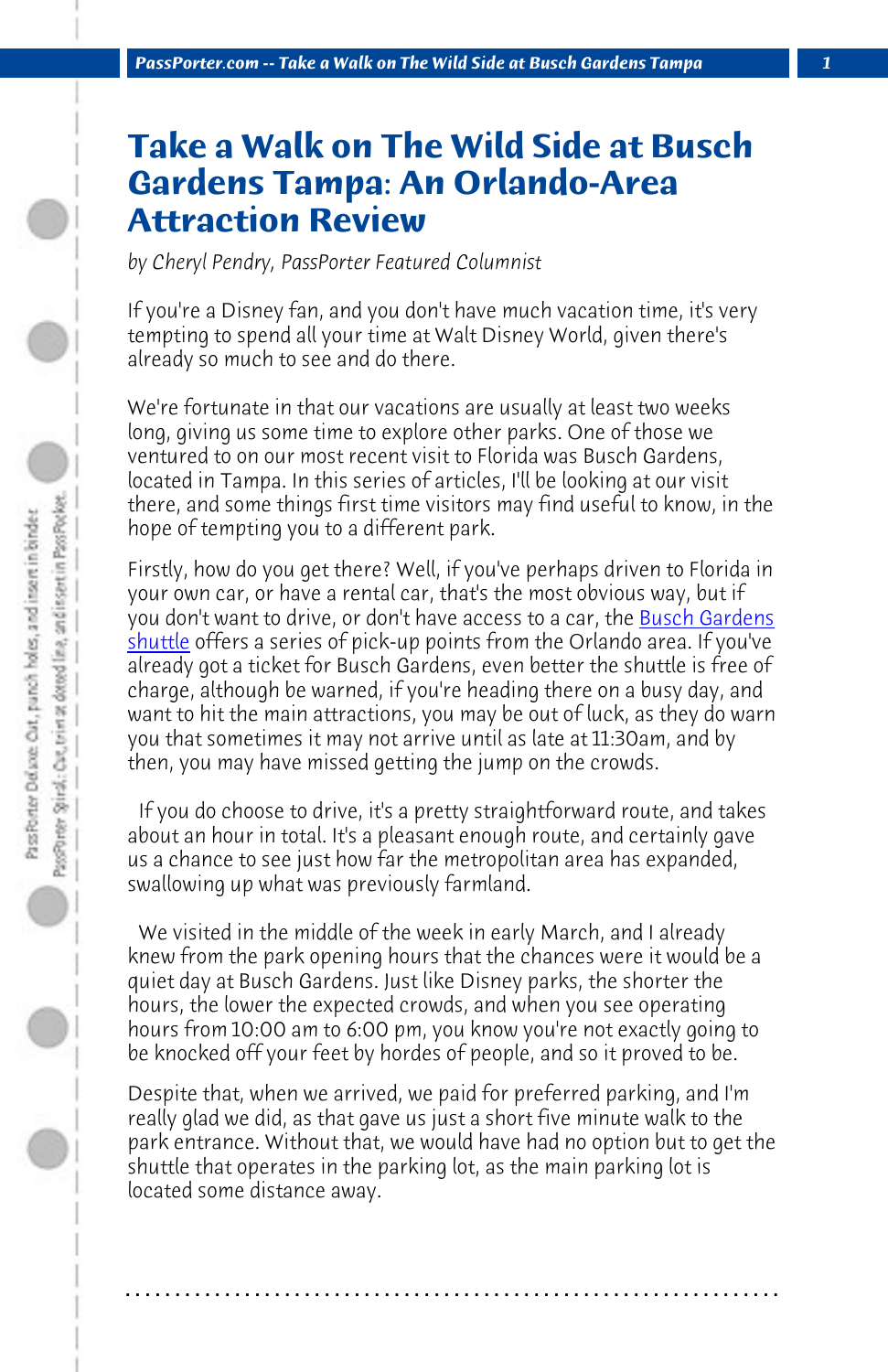We headed into the park, with to be honest, no touring plan in mind. I know that sounds crazy, but let me say straight off here that neither of us are fans of thrill rides or coasters. The Seven Dwarves Mine Train in the Magic Kingdom is about our limit, and let's just say that Busch Gardens is right up there when it comes to the biggest, best and meanest coasters. I get sick just looking at some of them, never mind riding them! If you do like your coasters, you'll definitely want some form of plan of attack for the day, as lines can quickly form at the big attractions on busy days. That wasn't a problem the day we visited, with even the E-ticket rides only having a five minute wait during the afternoon from the information boards we saw!

 We made our way through Morocco, which is at the park entrance, which in truth isn't home to many attractions. There is Iceploration at the Morocco Palace Theater, but during our brief day long trip, we didn't get a chance to sample any of the shows. However, just on the edge of Morocco, you can take your first steps into the animal habitats that this park is known for.

 Myombe Reserve takes you into the jungles of gorillas and chimpanzees. Beautifully themed, complete with waterfalls, and lush foliage, and lots of space, it's a perfect place for the animals to hide away if the mood takes them, and unfortunately for us, that's exactly how the chimpanzees were feeling that day. We could see them in the distance, but certainly not to get a good close-up view of them, but despite that, we could instantly tell from their faces that they were relaxed, and isn't that one of the most important things when you see animals in captivity?

 We had much more luck with the gorillas just around the corner, as there was a whole family, including a baby (Animal Kingdom is not the only place where there are young additions to the family!), and it was an absolutely adorable scene. Everyone in there took their time admiring the group, although as it was a quiet day, there was plenty of space for all of us to get a good view.

 Coming out of the Myombe Reserve, we headed next into Cheetah Hunt, which is dominated by the coaster of the same name, a relatively recent addition to the park. It's no surprise that it's the first thing you see in this part of the park, given it's Busch Gardens' longest coaster at more than 4,000 feet long. Swooping across the savannah, where here is known as the Edge of Africa, it's designed to be sleek and quiet, so as not to disturb the animals too much, and it is fascinating to see how it swoops around the park, and gives you the opportunity to have a good idea of what you're letting yourself in for, if you're not too sure about riding it.

**. . . . . . . . . . . . . . . . . . . . . . . . . . . . . . . . . . . . . . . . . . . . . . . . . . . . . . . . . . . . . . . . . .**